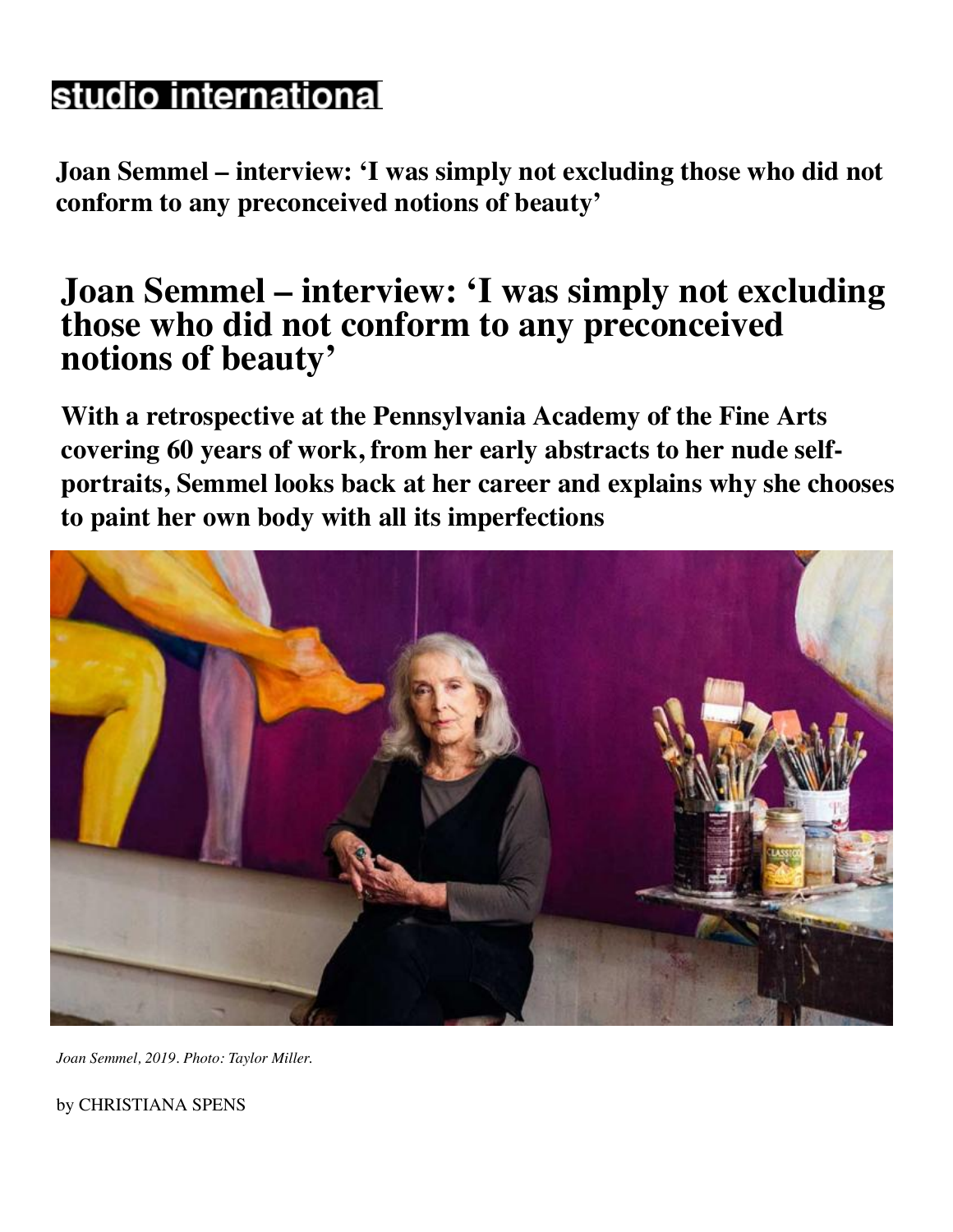From her abstract expressionist paintings in the 1970s, evolving into figurative work that confronts and subverts mainstream representations of the female body, Joan Semmel (b1932, New York) has produced a fascinating and defiant body of work over her lifetime. Now 89, her latest paintings continue to chart her self-reflective exploration of existing in a world that fetishises and distorts the female figure. Empowering, celebratory and inspiring, her work shifts the viewpoint and the conversation, speaking for herself and, in doing so, opening up the world for other women and especially artists to take control of their own perspectives, narratives and bodies.



*Joan Semmel, Couch Diptych, 2019. Oil on canvas in two parts, 72 x 120 in overall (182.9 x 304.8 cm overall). Courtesy Alexander Gray Associates, New York. © 2022 Joan Semmel / Artists Rights Society (ARS), New York.*

With a retrospective, Skin in the Game, at the Pennsylvania Academy of the Fine Arts (PAFA) until April, which spans 60 years of Semmel's paintings, and ahead of her presence this month at Frieze Los Angeles with Alexander Gray Associates, she talked to Studio International about her latest work.

**Christiana Spens: To depict the ageing female body and one's own experience and shifting perception of it seems to me the ultimate rebellion in a society obsessed with youth and specific appearances of young female bodies, and also to reveal the perversity of this norm. What are your views on the representation of ageing and older bodies in art today, and has anyone in particular inspired you to focus your attention on these issues and this aspect of your own experience?**

**Joan Semmel:** I never started out with the idea of specialising in ageing bodies or using it as a theme. I merely was using my own body as model over the years and, of course, the usual metamorphosis was taking place. When I was doing the Locker Room Series, there were people of all sizes and shapes as well as age. I was simply not excluding those who did not conform to any preconceived notions of beauty. Of course, I realised that this was untrodden ground and was therefore glad to explore it with a fresh eye. I am not aware of others, except perhaps John Coplans, who worked with photos a little after my early self-images were being shown.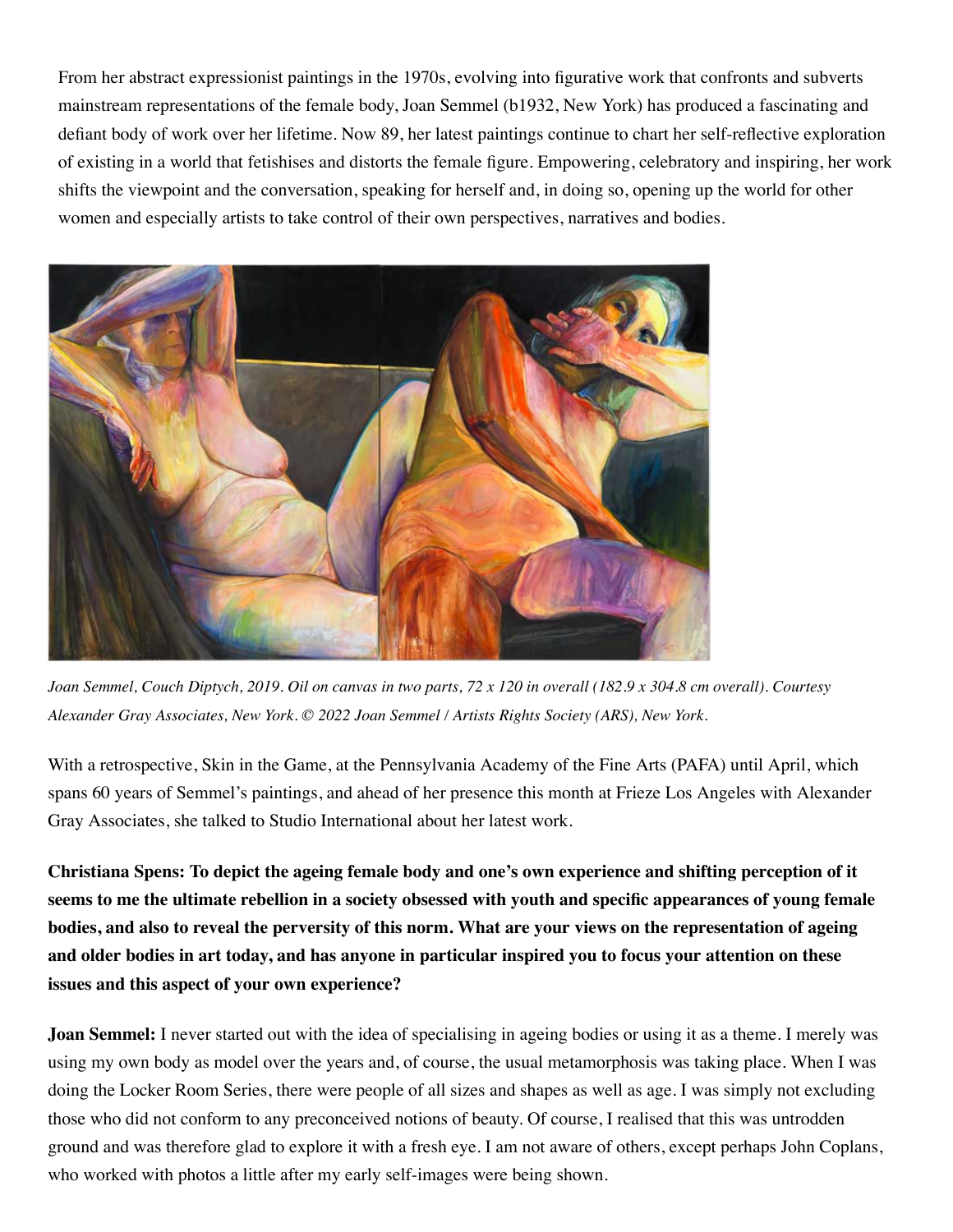

*Joan Semmel, Centered, 2002. Oil on canvas, 48 x 53 in (121.92 x 134.62 cm). Courtesy Alexander Gray Associates, New York. © 2022 Joan Semmel / Artists Rights Society (ARS), New York.*

**CS: Reclaiming the gaze of the female nude and, inherently, its sexuality is still clearly hugely important, despite some social progress and the attention given to more female painters than in the past. How does your work continue to respond to the mainstream media and porn-influenced treatment of the female figure?**

**JS:** When I began to work with representations of the figure, there were not yet the formulations of the critical discourse such as "the male gaze", but I was, of course, addressing precisely that cultural phenomenon by insisting on and prioritising my own point of view. That aspect of my work is self-evident at this time.

The pervasiveness of exploitative images and narratives of women continues to be instrumental in distorting people's perceptions and aspirations. By using my own body without adjusting its imperfections to idealise or aestheticise it, I tried to undercut those distortions.

I continue to try to allow my work to respond to my own personal place in time and space and respond accordingly, trusting that the larger cultural issues will also be present in my art as they are in my life. Any art object in the end is about itself, regardless of the motivation or the rationalisation that triggered that response.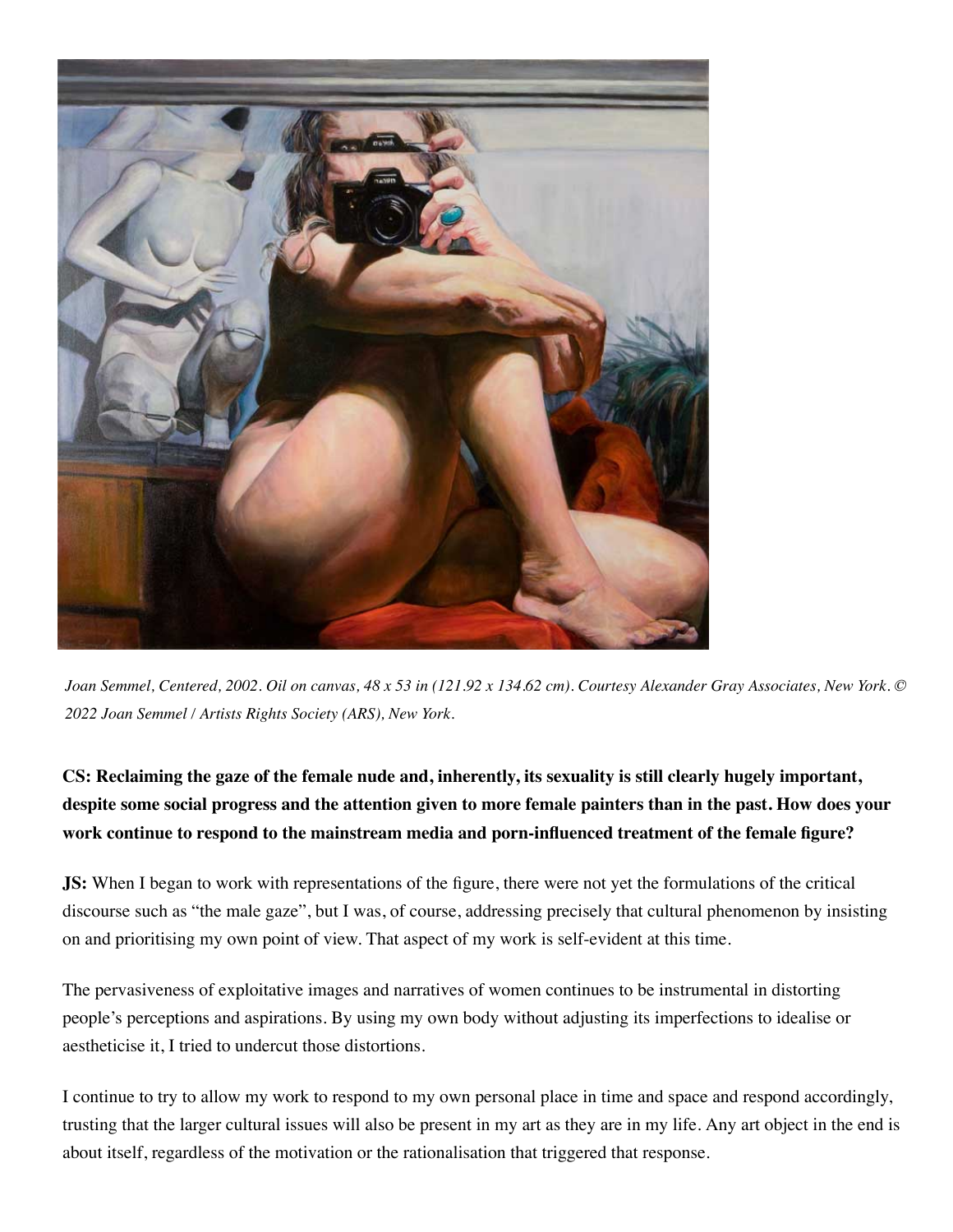

*Joan Semmel, Double Take, 1991. Oil on canvas, 68 1/8 x 60 in (173.35 x 152.4 cm). Courtesy Alexander Gray Associates, New York. © 2022 Joan Semmel / Artists Rights Society (ARS), New York.*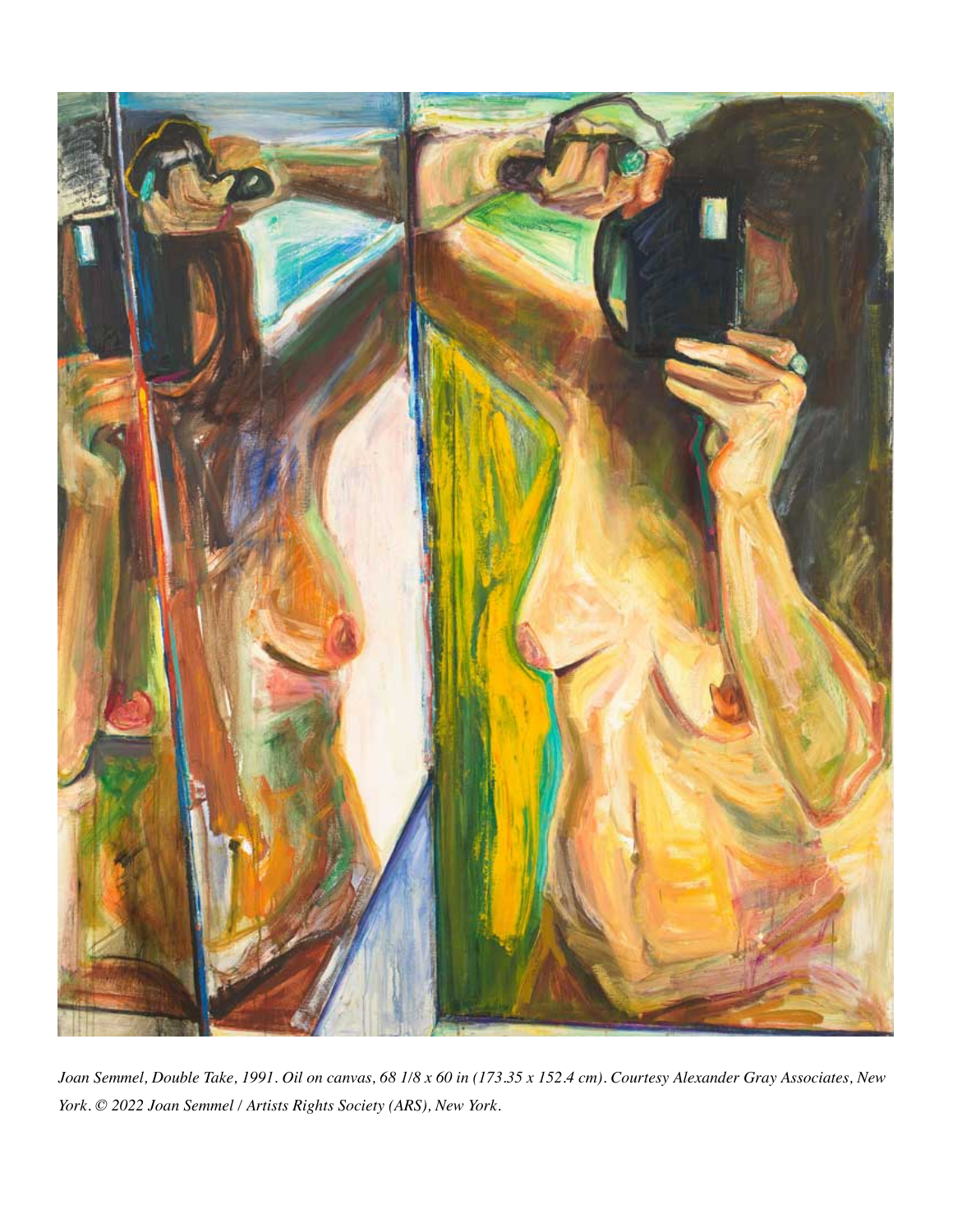#### **CS: How have you avoided fetishisation of the female body, and instead found ways to validate the female, embodied experience?**

**JS:** Avoiding fetishisation is a tall order in this environment. The whole genre of the nude in art history and the more modern and contemporary mass media and film industries that have extended the practices by eroticising segments of the body makes it very difficult to do so.

I don't have a formula that necessarily works. However, I think that a sensitivity to the implications of an image in respect to its emphasis and use is important. I think the full body of my work, as it can be seen at the PAFA retrospective currently on view in Philadelphia shows some of the ways that have worked for me.



*Joan Semmel, Flesh Ground, 2016. Oil on canvas, 60 x 72 in (152.4 x 182.88 cm). Courtesy Alexander Gray Associates, New York. © 2022 Joan Semmel / Artists Rights Society (ARS), New York.*

### **CS: The overlapping figures at times suggest movement and at other times memory, and perhaps overlapping fragmented memory. I also think of a visual conversation between yourself and your body. Could you explain your own ideas behind this overlapping?**

**JS:** The overlapping of bodies does suggest those meanings. When I make the photos from which I work, I usually have several that are almost the same but move slightly in space. When seen together it suggests the movement not only in space but in time, the overlapping brings in memory, the way we can be thinking of something past while doing something present. Film-makers have played with these ideas, but I was interested also in breaking down the static nature of the painted object. The use of overlapping also gives me the possibility of using transparency of paint and the illusion of space created by the layers and not by the rules of perspective. Painting is always for me a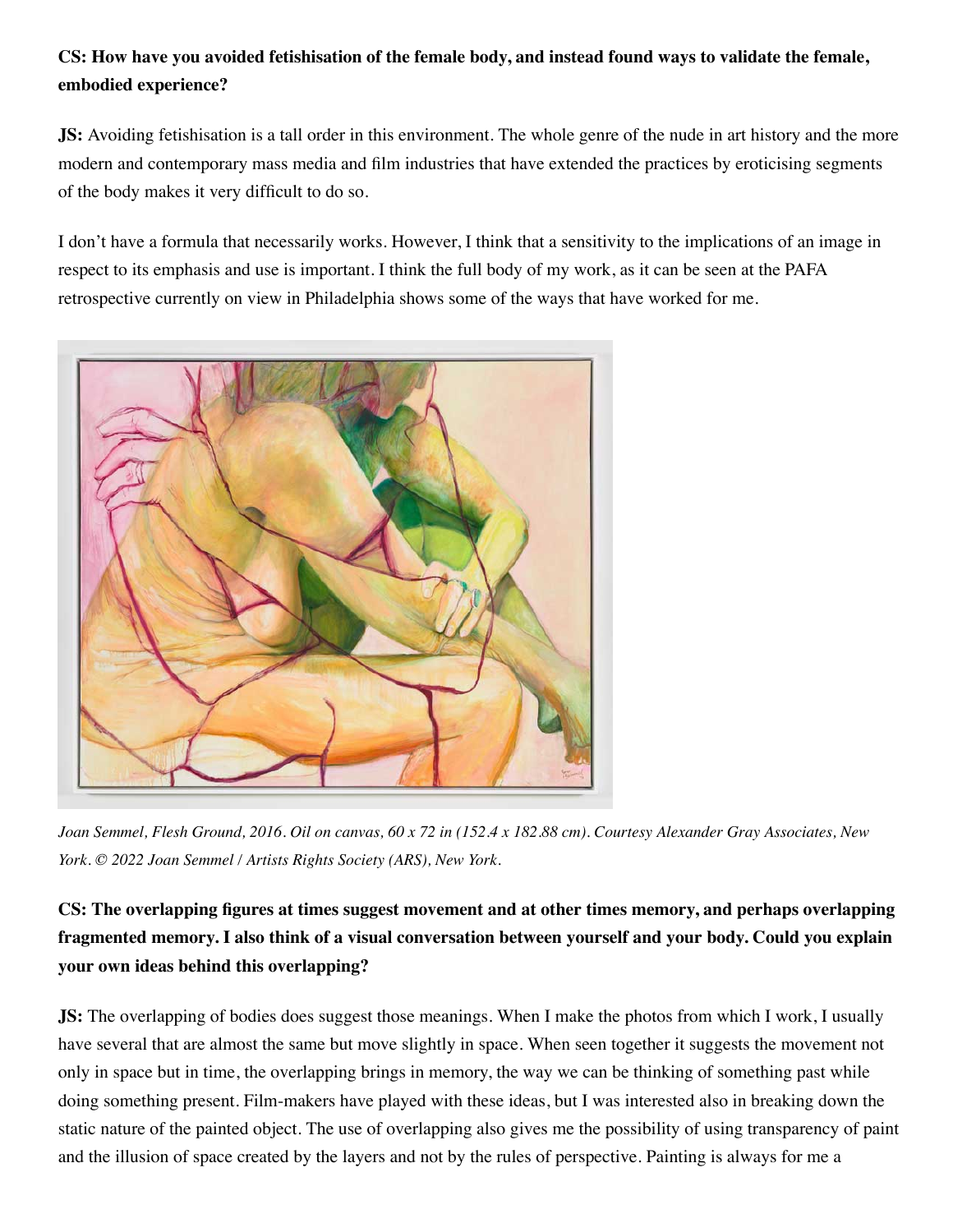conversation between myself and the canvas, you make a mark and it speaks to you. You then respond and make another mark, or erase or modify. It is that process that engages me. The fact that I am working from a representation of my body is not the primary impulse.



*Joan Semmel, Green Heart, 1971. Oil on canvas, 48 x 58 in (121.92 x 147.32 cm). Courtesy Alexander Gray Associates, New York. © 2022 Joan Semmel / Artists Rights Society (ARS), New York.*

**CS: The colours, which are not "realistic", imply a brightness and almost a transcendence that takes you out of the fully embodied experience, implying an emotional or intellectual flight, or a sensuality beyond the physical. What were your reasons for choosing these colours and for expanding beyond the clearly realistic in this way?**

**JS:** I began as an abstract expressionist and always loved using colour with complete freedom. I did not want to give up that freedom just because I was then returning to representation, so I looked for ways to make the colour function for me spatially rather than locally. The emotional content and connection of the paint and process to the bodily experience connected the colour to the content of the work.

#### **CS: Why have you painted your figures to be larger than life?**

**JS:** I needed the scale to allow for the process. The gesture and speed of the mark is important. I also wanted the figure to achieve monumentality, to be an icon rather than a narrative.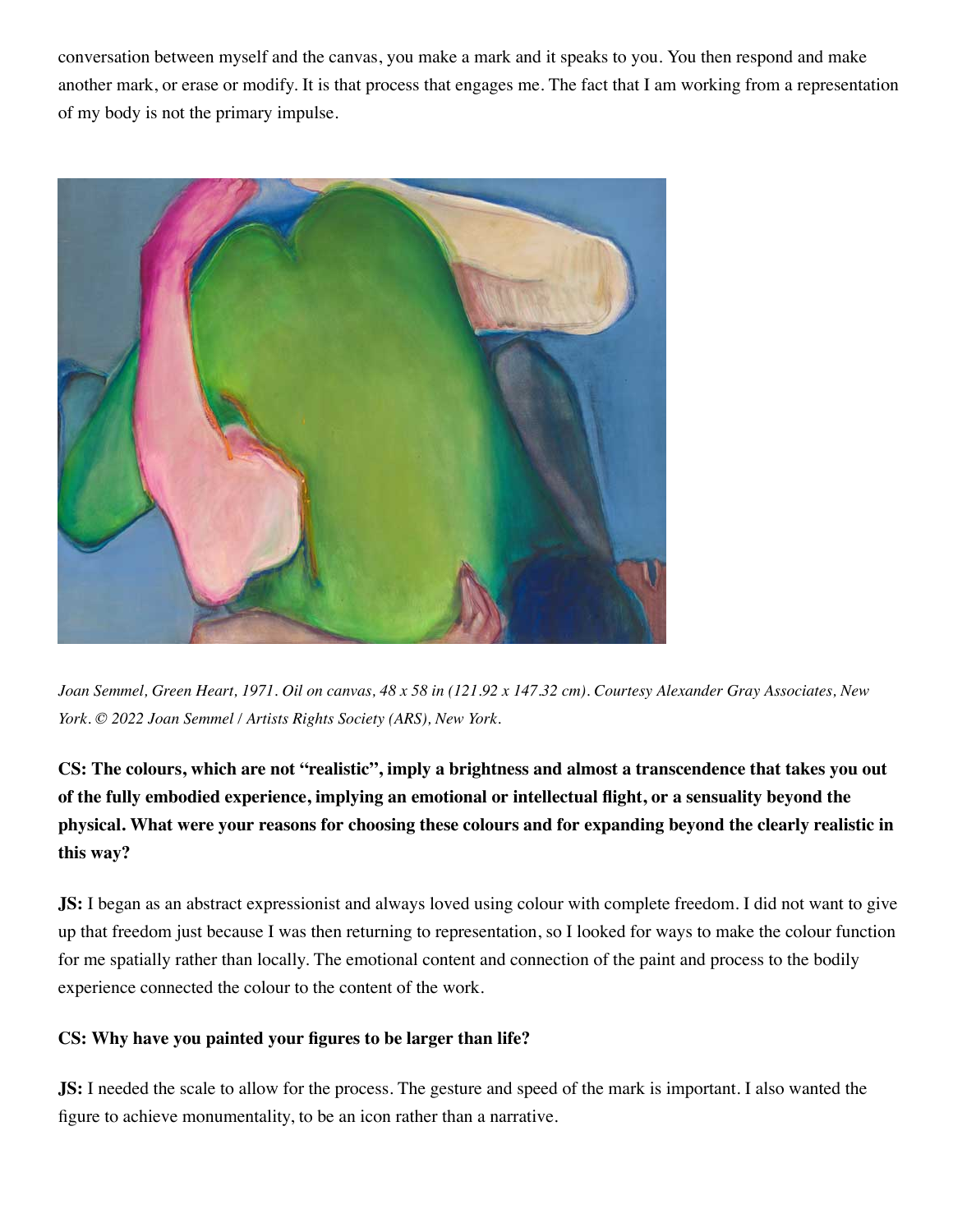

*Joan Semmel, Intimacy-Autonomy, 1974. Oil on canvas, 50 x 98 in (127 x 248.92 cm). © 2022 Joan Semmel / Artists Rights Society (ARS), New York.*

#### **CS: Can you tell me a little about your views on the importance of personal assertion and reflection as part of the wider feminist movement, and the necessity of counting the individual within the collective?**

**JS:** I feel that I should not be imposing my views on current generations. I am gratified that my work seems to speak to young people today. On the other hand, I hope that they can frame some of their issues, which can be different from those of my time.

I have always felt that the best work comes from the individual who is strong enough to follow her own inclinations regardless of what is promoted or prohibited. It is necessary for us as feminists to allow for deviance of all kinds. We each need to find our own voice and then work together to affect change.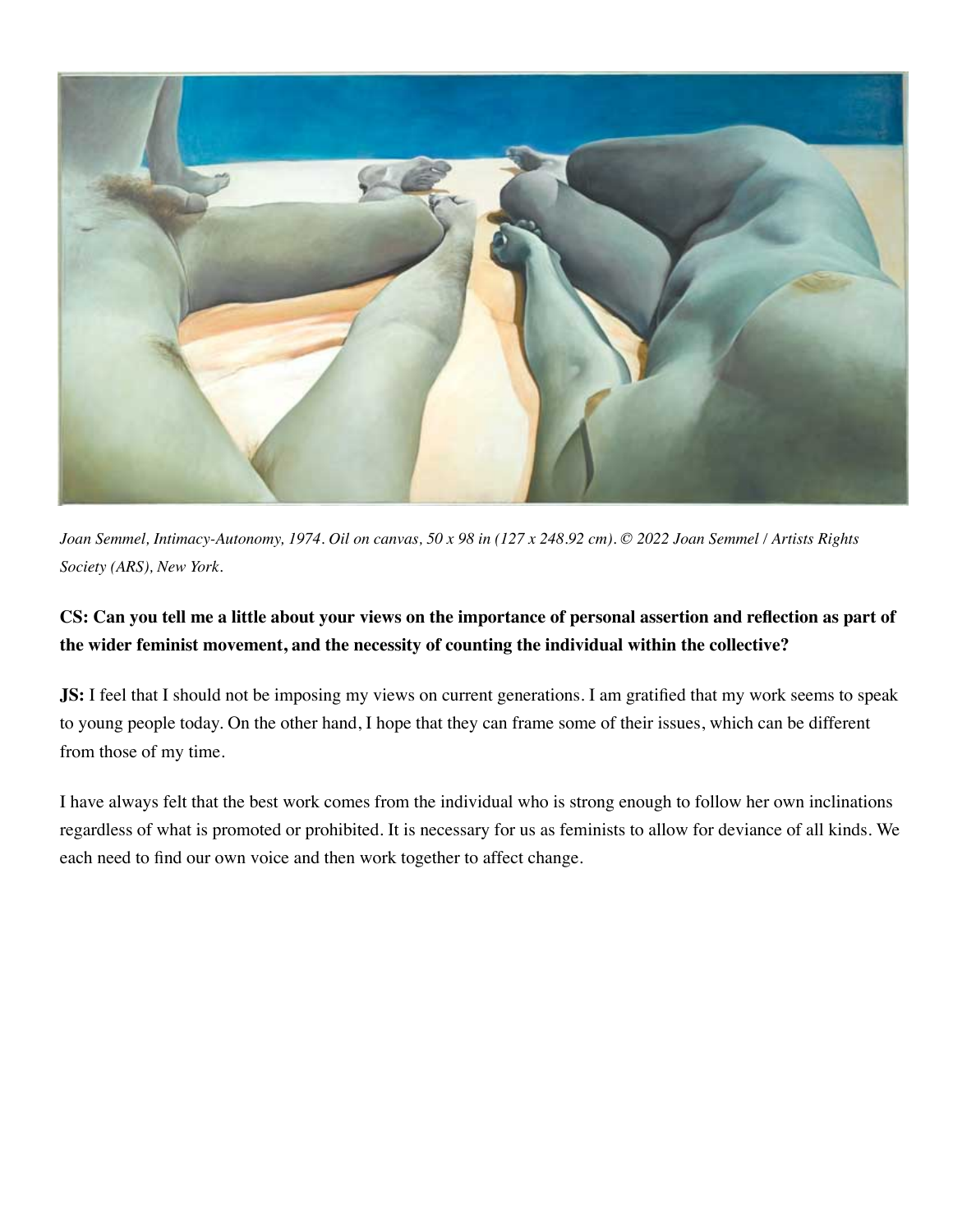

*Joan Semmel, Untitled Figure Study (for the Sex Paintings Series), 1971. Marker on paper, 18 3/4 x 23 3/4 in (47.6 x 60.3 cm). © 2022 Joan Semmel / Artists Rights Society (ARS), New York.*

**CS: By painting your own body, you have disrupted the boundaries between artist and model, viewer and subject, since you are all of these. In your own life, which memories stand out as inspiring your work across these "roles", and do you ever feel any conflict or ambivalence about putting yourself as central in your work, on all these levels?**

**JS:** Putting myself central was, and is never, a problem. We were always told that art was about self-expression, so what I took that idea to its logical conclusion. The use of nudity and sexuality were the problem areas around which the element of shame came into play and so I had to deal with how that figured in to how my work was received and how I could deal with it in terms of my own life. I don't think I ever regretted taking the positions I did.

**CS: Which is your favourite among your paintings to be on show at Frieze Los Angeles?**